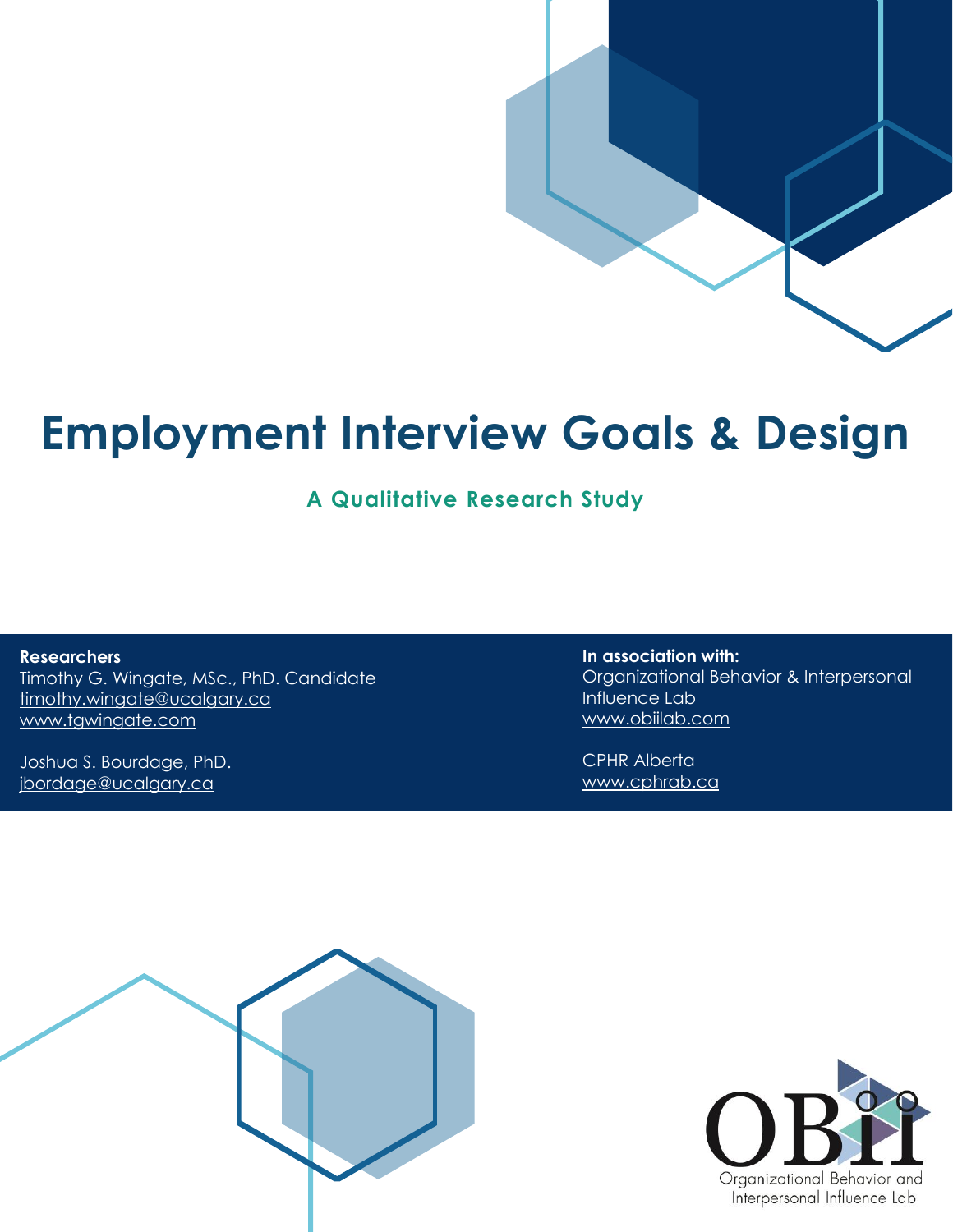#### • • •

### **Executive Summary**

A total of 29 experienced Human Resource (HR) professionals and hiring managers participated in interviews to share their perspectives on, and strategies for, employment interviewing. The goal of this study was to assess the intersections of the science and practice of employment interviews; in particular, the role(s) of the interview in the broader staffing system, and the interviewing strategies that are adopted to achieve these goals. Interviews with participants were recorded, transcribed, and thematically analyzed. Key insights and takeaways are summarized below.

### **Insight #1: Multiple Goals**

The interview is commonly described as a tool for applicant **assessment**. However, participants balanced multiple goals for interviewing that extended beyond assessment:

- Assessing applicant knowledge, skills, abilities, and other work-related characteristics (KSAOs).
- Recruiting, making a positive impression on applicants, or otherwise positively representing one's organization.
- Helping the applicant assess their own match with the job, work group, or organization.
- Ensuring a fair, transparent, and welcoming experience for all applicants.

*"Often when recruiters bring individuals in, they weren't necessarily looking for a position. And so suddenly, I then have to sell the position and organization to that individual, while also testing them."*

### **Measuring Success**

Each of these goals implies distinct outcomes that can be used to gauge the success of an interview.

| Goal                                     |               | <b>Example Criteria</b>                        |
|------------------------------------------|---------------|------------------------------------------------|
|                                          |               | Assessing KSAOs $\rightarrow$ Work performance |
|                                          |               | Recruiting $\rightarrow$ Applicant attraction  |
| Facilitating<br>applicants'<br>judgments | $\rightarrow$ | Work performance &<br>satisfaction             |
| Ensuring fairness                        | $\rightarrow$ | Avoid complaints &<br>litigation               |
|                                          |               |                                                |



### **Implications for Design**

Different interview designs help accomplish different goals. For instance, interviewers might engage in casual or unplanned conversation in order to **recruit applicants** or **help applicants gauge their own fit**, but this can threaten the **fairness** or accuracy of an **assessment**.

#### **Key Takeaways**

Interviews should be tailored to achieve the specific goals one is trying to achieve for the interview.

Avoid using strategies that contravene one's goals. **Scripted vs unscripted conversation**, **information sharing**, and the makeup of an **interview panel** can serve some goals while undermining others.

When trying to accomplish multiple goals, it is best to engage in **multiple interviews**, and tailor each interview toward each goal.

Assess the success of an interview according to its corresponding criteria. For example, an interview aimed to **recruit** is successful to the degree that it **attracts the candidate** to the job or organization.